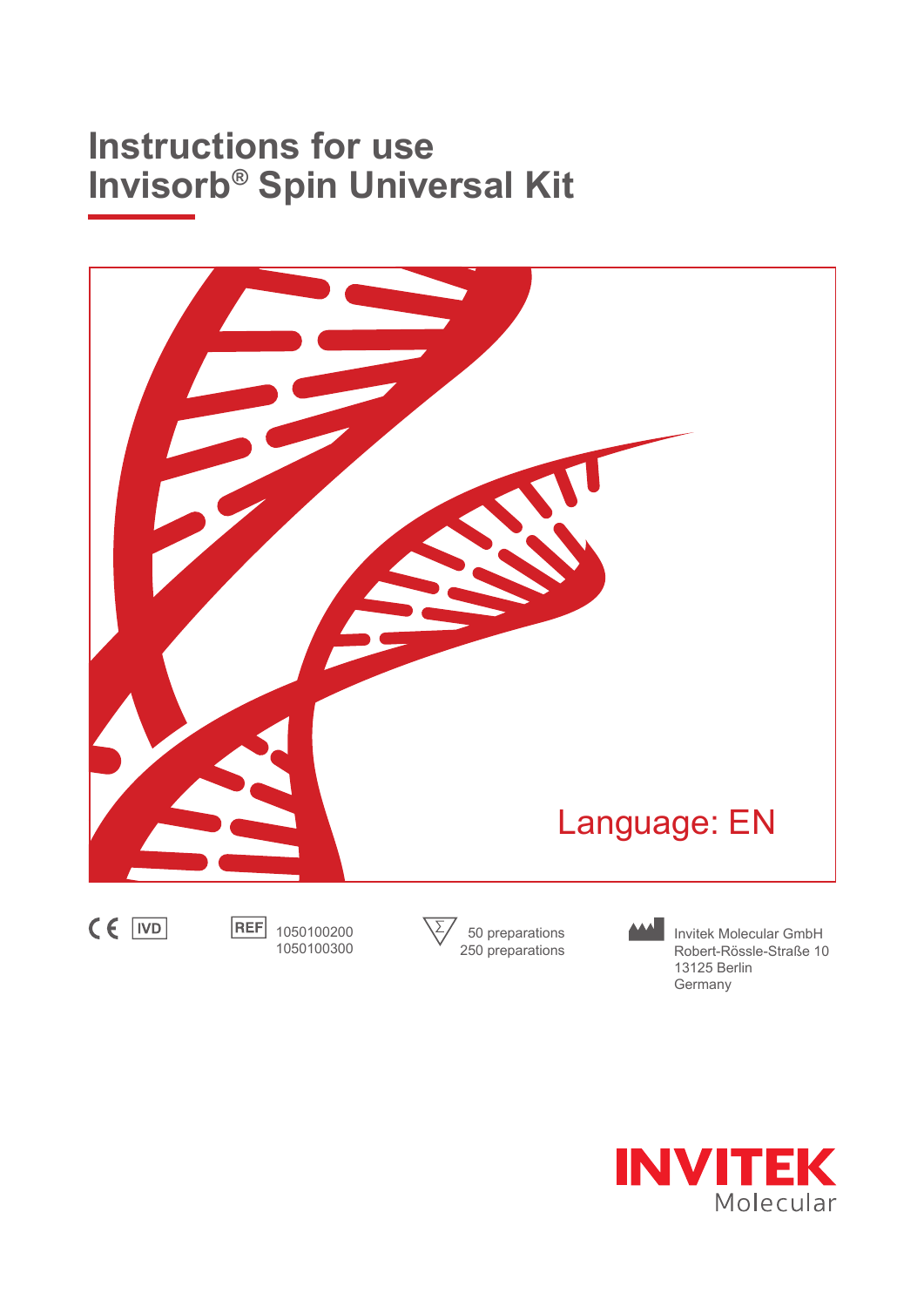### Important notes

Thank you for purchasing the Invisorb<sup>®</sup> Spin Universal Kit from Invitek Molecular.

The product serves the purpose of manual isolation of nucleic acids (genomic DNA, bacterial DNA, viral DNA/RNA) from a variety of clinical samples using Spin Column technology.

WARNING! Improper handling and use for other than the intended purpose can cause danger and damage. Therefore, we ask you to read through these instructions for use and follow them carefully. Always keep them handy. To avoid personal injury, also observe the safety instructions.

All versions of the instructions for use can be found on our website for download or can be requested from us: www.invitek-molecular.com

Contact: Invitek Molecular GmbH Robert-Rössle-Str. 10, 13125 Berlin, Germany + 49 30 9489 2908 www.invitek-molecular.com

Technical Support: techsupport@invitek-molecular.com

© 2022 Invitek Molecular, all rights reserved.

The kit is in compliance with REGULATION (EU) 2017/746 on in vitro diagnostic medical devices. But it is not for in-vitro diagnostic use in countries where the REGULATION (EU) 2017/746 on in vitro diagnostic medical devices is not recognized.

Trademarks: Invisorb®, PSP®, InviMag®, Eppendorf®. Registered marks, trademarks, etc. used in this document, even when not specifically marked as such, are not to be considered unprotected by law.

InviGenius®, InviMag®, Invisorb®, Invitek®, InviTrap®, MSB®, PSP®, RTP® are registered trademarks of Invitek Molecular GmbH.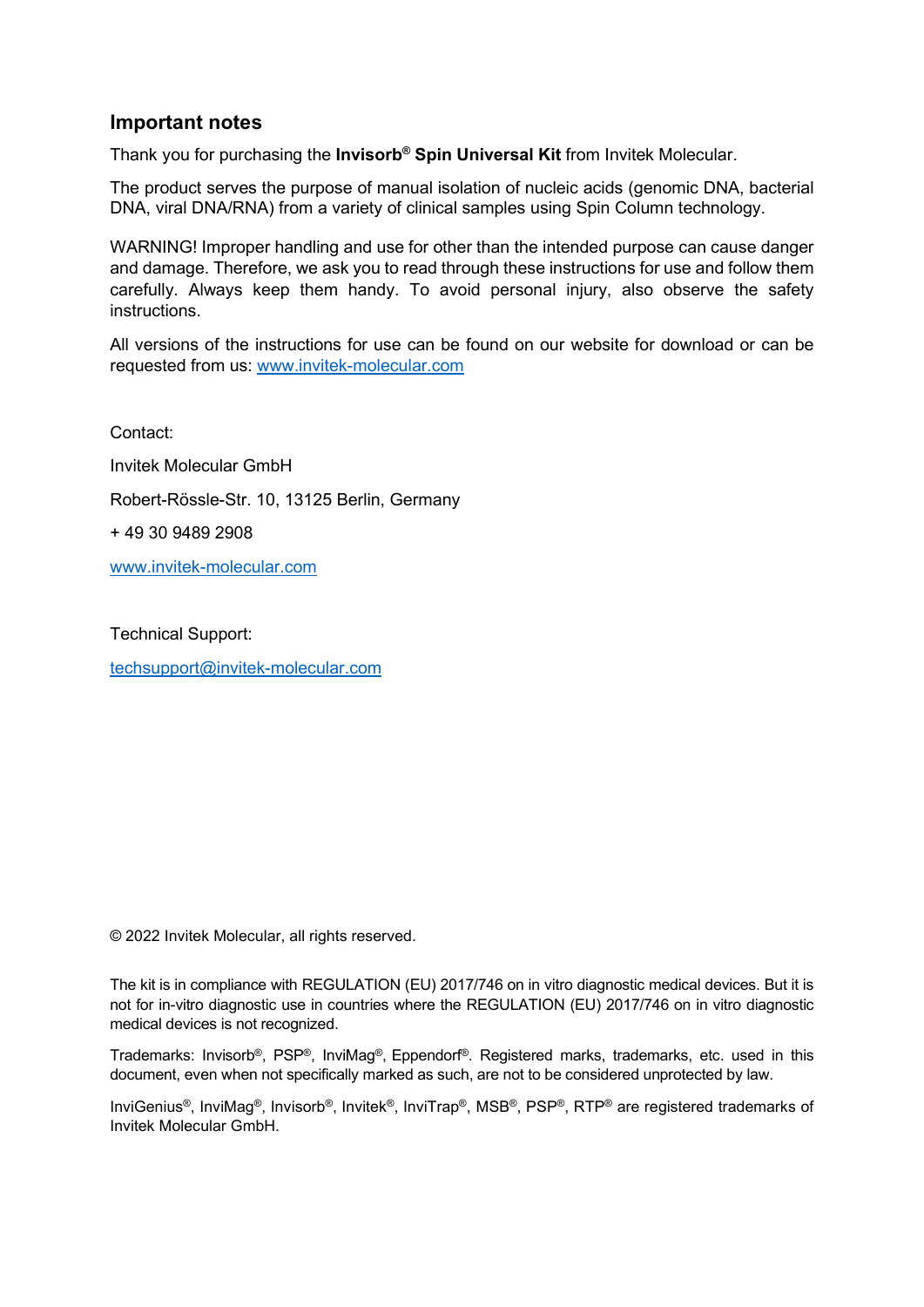# **Table of Contents**

| 1.  |       |                                                                                     |  |
|-----|-------|-------------------------------------------------------------------------------------|--|
| 2.  |       |                                                                                     |  |
| 2.1 |       |                                                                                     |  |
| 2.2 |       |                                                                                     |  |
| 2.3 |       |                                                                                     |  |
| 2.4 |       |                                                                                     |  |
| 2.5 |       |                                                                                     |  |
| 2.6 |       |                                                                                     |  |
| 3.  |       |                                                                                     |  |
| 3.1 |       |                                                                                     |  |
| 3.2 |       |                                                                                     |  |
| 3.3 |       |                                                                                     |  |
|     | 3.3.1 |                                                                                     |  |
|     | 3.3.2 |                                                                                     |  |
|     | 3.3.3 |                                                                                     |  |
|     | 3.3.4 |                                                                                     |  |
|     | 3.3.5 |                                                                                     |  |
|     | 3.3.6 |                                                                                     |  |
|     | 3.3.7 |                                                                                     |  |
|     | 3.3.8 |                                                                                     |  |
|     | 3.3.9 |                                                                                     |  |
| 3.4 |       |                                                                                     |  |
| 3.5 |       | Protocol: Simultaneous isolation of nucleic acids (DNA and RNA) from liquid samples |  |
| 4.  |       |                                                                                     |  |
| 4.1 |       |                                                                                     |  |
| 4.2 |       |                                                                                     |  |
| 4.3 |       |                                                                                     |  |
| 4.4 |       |                                                                                     |  |
| 4.5 |       |                                                                                     |  |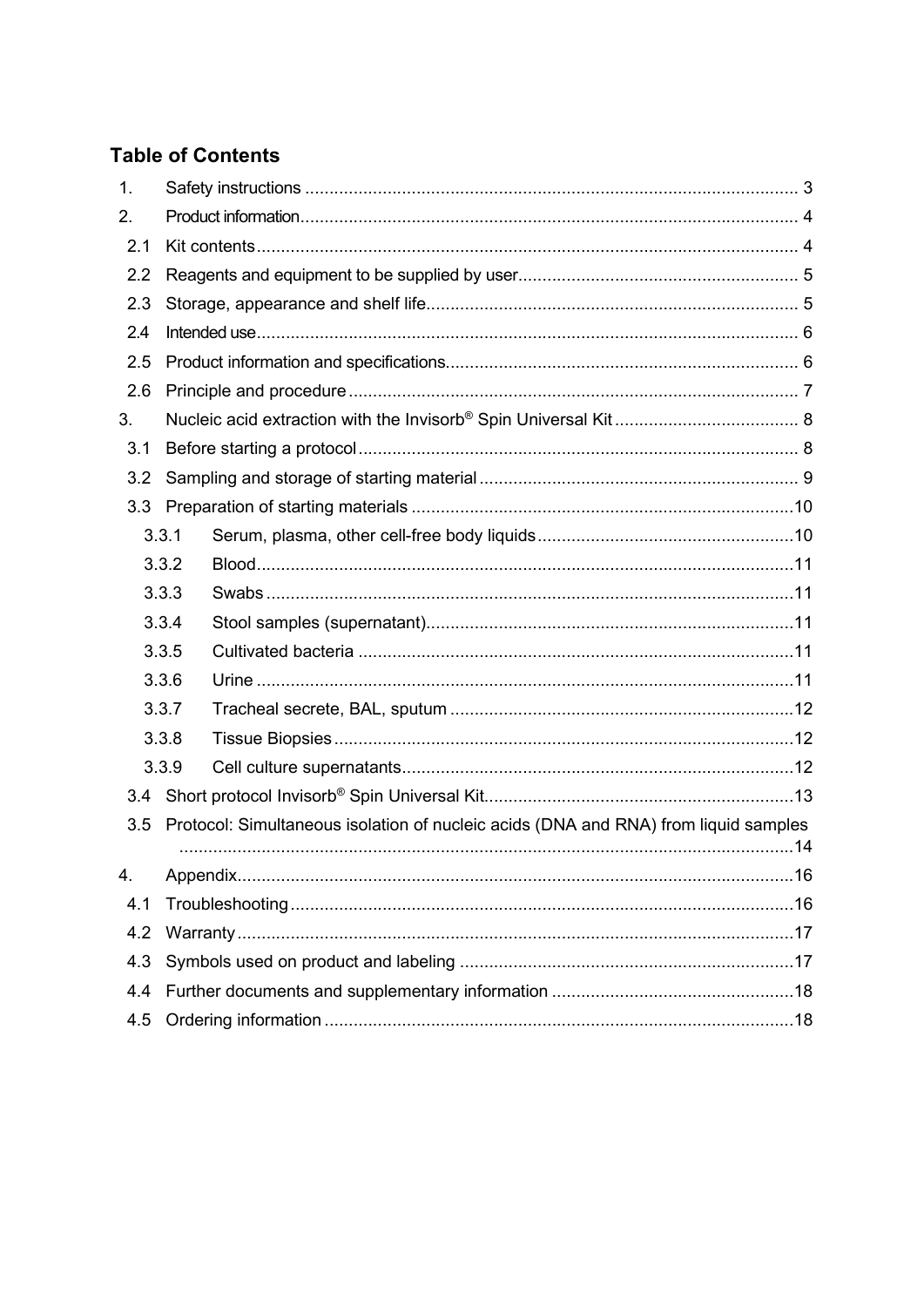# 1. Safety instructions

Ensure that anyone using this product has received instructions in general safety practices for laboratories and the safety information provided in this document.

- When and while working with chemicals, always wear protective clothing, disposable gloves and safety glasses.
- Always change pipette tips between liquid transfers. To avoid cross-contamination, we recommend the use of aerosol-barrier pipette tips.
- Do not reuse any consumables.
- Discard gloves if they become contaminated.
- Do not combine components of different kits unless the lot numbers are identical.
- Avoid microbial contamination of the kit reagents.
- To minimize the risk of infections from potentially infectious material, we recommend working under laminar airflow until the samples are lysed.

Before handling chemicals read and understand all applicable safety data sheets (MSDS). These are available online at www.invitek-molecular.com.

Dispose of kit residues and waste fluids in accordance with your country's regulations, again refer to the MSDS. Invitek Molecular has not tested the liquid waste generated by the kit for residual infectious materials. Contamination of the liquid waste with residual infectious materials is highly unlikely but cannot be excluded completely. Therefore, liquid waste must be considered infectious and must be handled and disposed of according to local safety regulations.

European Community risk and safety phrases for the components of the **Invisorb<sup>®</sup> Spin** Universal Mini Kit to which they apply are listed below as follows:



H315-H319-H334-H335-P280-P305+P351+P338 H302-H315-H319-P280-P305+P351+P338

H302: Harmful if swallowed.

- H315: Causes skin irritation.
- H319: Causes serious eye irritation.

H334: May cause allergy or asthma symptoms or breathing difficulties if inhaled.

H335: May cause respiratory irritation.

P280: Wear protective gloves/protective clothing/eye protection/face protection.

P305+P351+P338: IF IN EYES: Rinse cautiously with water for several minutes. Remove contact lenses, if present and easy to do. Continue rinsing

#### Emergency medical information can be obtained 24 hours a day from infotrac, www.infotrac.net:

outside of USA: 1 – 352 – 323 – 3500 in USA: 1 – 800 – 535 – 5053

Proteinase K Lysis Buffer HLT

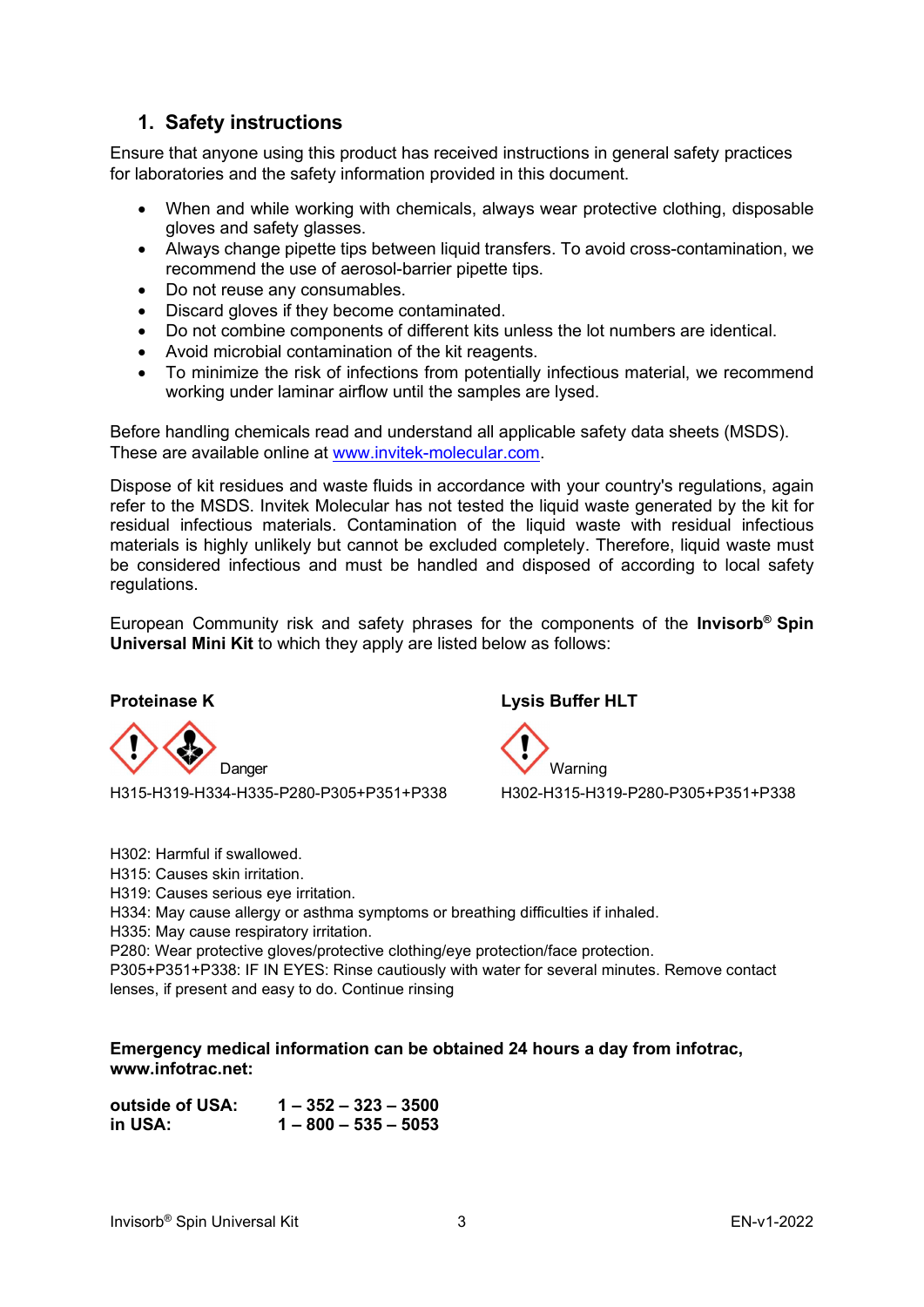# 2. Product information

# 2.1 Kit contents

|                                                          | <b>50 purifications</b>                      | <b>250 purifications</b>                             |
|----------------------------------------------------------|----------------------------------------------|------------------------------------------------------|
| <b>Catalogue No.</b>                                     | 1050100200                                   | 1050100300                                           |
| <b>Lysis Buffer HLT</b>                                  | 15 ml/bottle                                 | 60 ml/bottle                                         |
| <b>Proteinase K</b>                                      | 1 vial for 1.1 ml<br>working solution        | 3 vials for 3 x 2 ml<br>working solution             |
| <b>Carrier RNA</b>                                       | 1 vial for 1.2 ml<br>working solution        | 3 vials for 3 x 2 ml<br>working solution             |
| <b>RNase Free Water</b>                                  | $2 \times 2$ ml/vial                         | 15 ml/bottle                                         |
| <b>Binding Solution</b><br>(fill with 99.7% Isopropanol) | empty bottle<br>(final volume 15 ml)         | empty bottle<br>(final volume 80 ml)                 |
| <b>Wash Buffer HLT</b>                                   | 30 ml/bottle<br>(final Volume 50 ml)         | 105 ml/bottle<br>(final Volume 175 ml)               |
| <b>Wash Buffer</b>                                       | 2 x 18 ml/bottle<br>(final Volume 2 x 60 ml) | $2 \times 60$ ml/bottle<br>(final Volume 2 x 200 ml) |
| <b>Elution Buffer M</b>                                  | 30 ml/bottle                                 | 120 ml/bottle                                        |
| <b>RTA Spin Filter Set</b>                               | 50 pieces                                    | 5 x 50 pieces                                        |
| <b>RTA Receiver Tubes</b>                                | 2 x 50 pieces                                | $10 \times 50$ pieces                                |
| <b>1.5 ml Receiver Tubes</b>                             | 50 pieces                                    | 5 x 50 pieces                                        |
| 2.0 ml Safe-Lock-Tubes                                   | 50 pieces                                    | 5 x 50 pieces                                        |
| <b>Short Protocol</b>                                    | 1 leaflet                                    | 1 leaflet                                            |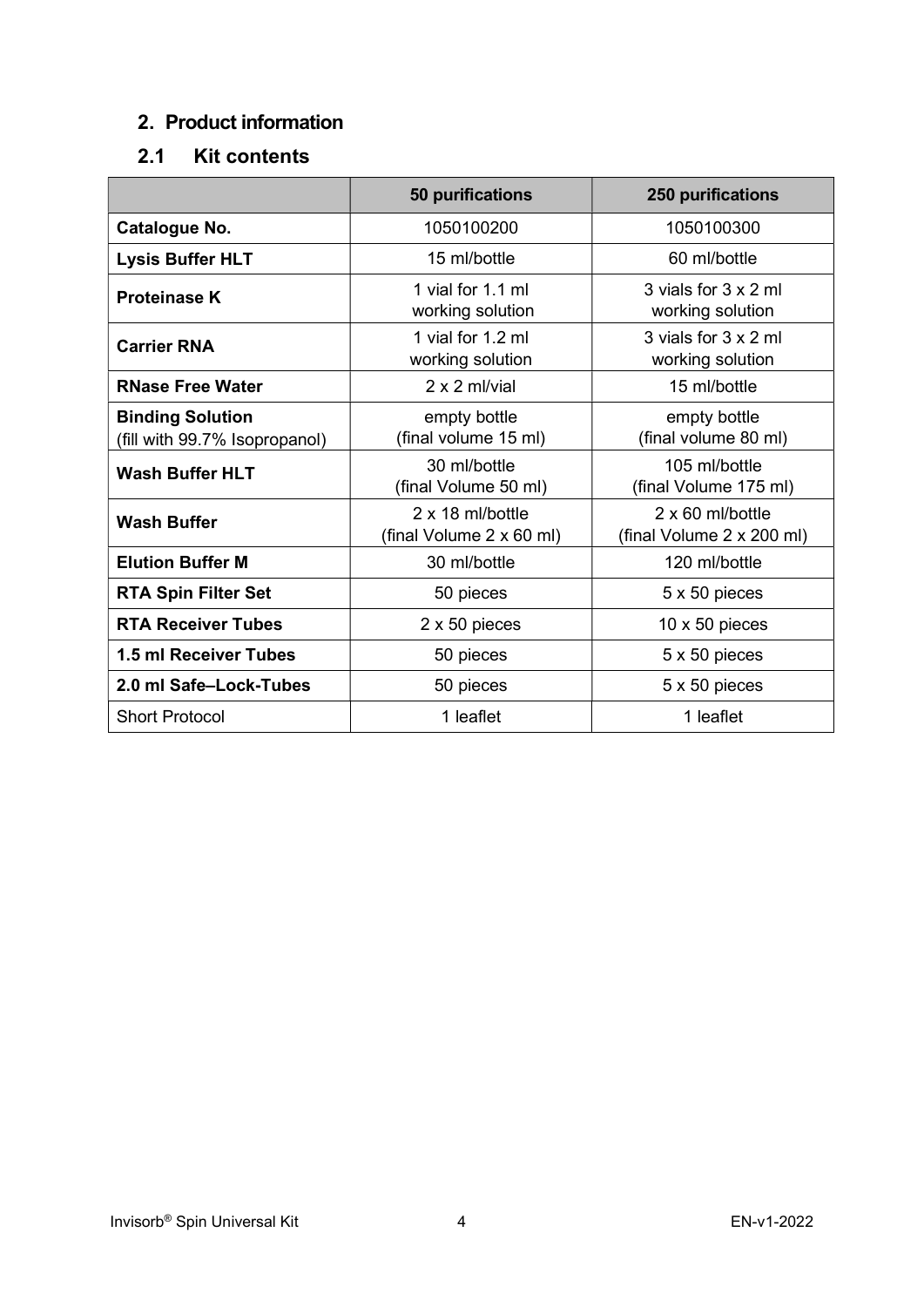# 2.2 Reagents and equipment to be supplied by user

Lab equipment:

- Microcentrifuge (all protocols were validated with a Centrifuge 5415 D Eppendorf)
- Optional: centrifuge for 15 or 50 ml
- Thermo shaker (37°C 95°C)
- Measuring cylinder (250 ml)
- Disposable gloves
- Pipette and pipette tips
- Vortex mixer
- Reaction tubes (1.5 ml, 2.0 ml)

Liquids and solvents:

- DNase/RNase free water or 1 x PBS to adjust sample volume
- 96 100 % ethanol (non-denatured)
- Isopropanol\*
- Optional (for respiratory samples with high viscosity): saturated acetylcysteine (ACC) solution (200 mg/ml)
- Optional: Lysozyme (10 mg/ml)

\*The kit is validated with 2-Propanol; Rotipuran® >99.7%, p.a., ACS, ISO (Order no. 6752) from Carl Roth

#### \* Possible suppliers for Isopropanol:

Carl Roth 2-Propanol Rotipuran® >99.7%, p.a., ACS, ISO Order no. 6752

**Annlichem** 2-Propanol für die Molekularbiologie Order no. A3928

Sigma 2-Propanol Order no. 59304-1L-F

## 2.3 Storage, appearance and shelf life

Shelf life: All buffers and kit components should be stored at room temperature and have a shelf life as indicated on the outer kit package label.

After opening, individual components of the kit, as well as components prepared accordingly before first use, have a shelf life of 3 months.

Before each use, make sure that all components are at room temperature. If there are temperature-related precipitates in the solutions, dissolve them by carefully warming (up to 30°C).

Room temperature (RT) is defined as a range from 15-30°C.

Wash Buffer: after adding ethanol, it should be firmly closed and stored at room temperature.

Wash Buffer HLT and Binding Solution: after adding isopropanol, they should be firmly closed and stored at room temperature.

Carrier RNA: once dissolved in DNase/RNase free water Carrier RNA must be stored at - 20°C.

Proteinase K: once dissolved in DNase/RNase free water Proteinase K can be stored at 2 - 8 °C for up to two months. For longer storage keep at –20 °C, freeze-thaw once only.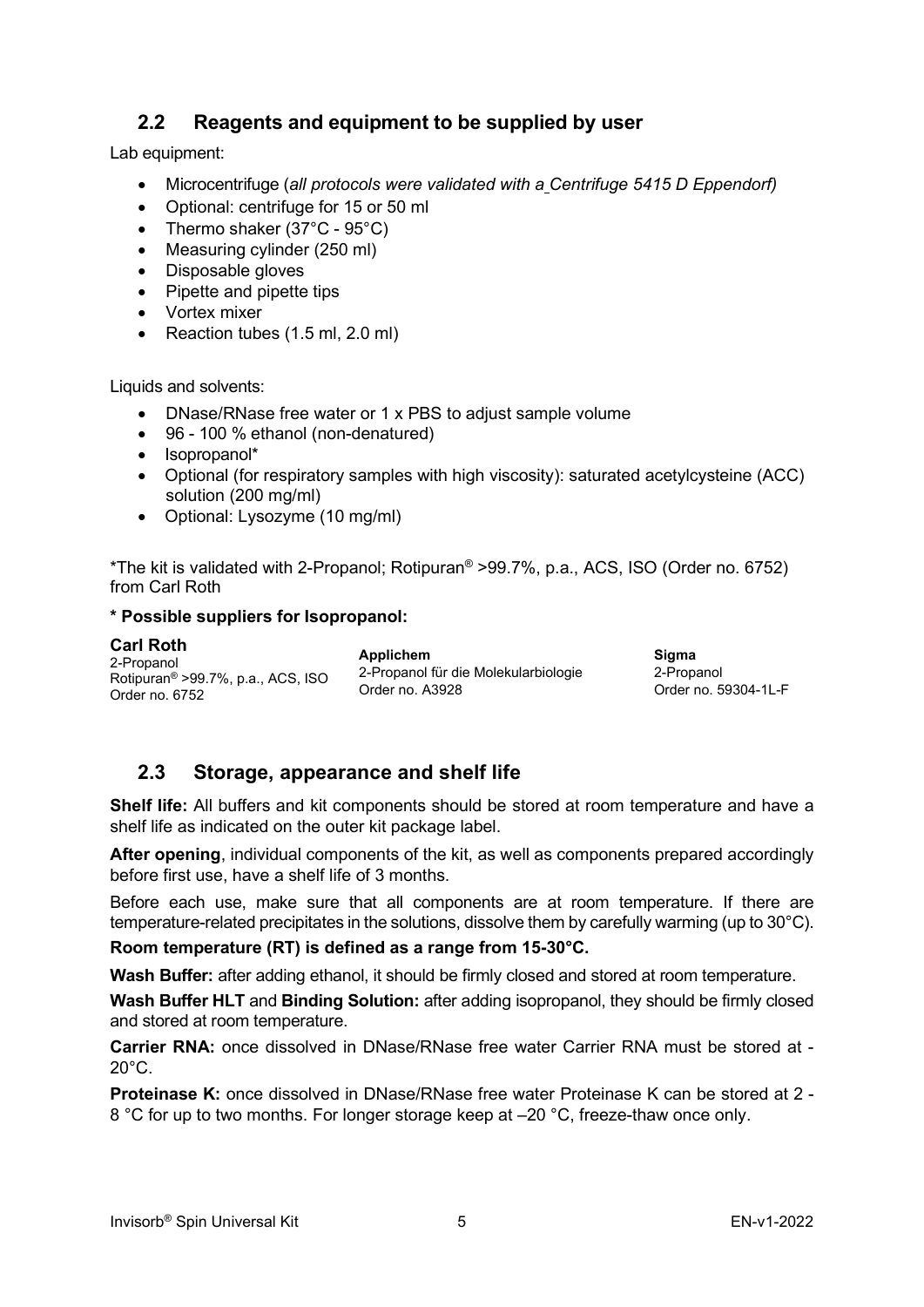# 2.4 Intended use

The **Invisorb<sup>®</sup> Spin Universal Kit** is a Spin Column technology based nucleic acid extraction kit, intended for the simultaneous isolation and purification of genomic DNA, bacterial DNA and viral DNA/RNA.

The kit can be used for a variety of human sample types, such as fresh or frozen venous whole blood anticoagulated with EDTA or citrate or the respective plasma preparations, serum, rinsed liquid from swabs, pretreated sputum, BAL, tracheal secrete, cultivated bacteria, supernatant from stool suspension, cerebrospinal fluid, cell culture supernatants, biopsy material/tissue, urine, and other cell-free body fluids.

The product is not intended to be used with heparinized blood samples. The product is intended for use by professionals only, such as laboratory technicians, physicians and biologists trained in molecular biological techniques and *in vitro* diagnostic procedures.

| <b>Starting material</b>                                                                                                                                                                                                                                                                  | <b>Yield</b>                                                                          | Quality                                                                                                                                                 | <b>Time</b>                                          |
|-------------------------------------------------------------------------------------------------------------------------------------------------------------------------------------------------------------------------------------------------------------------------------------------|---------------------------------------------------------------------------------------|---------------------------------------------------------------------------------------------------------------------------------------------------------|------------------------------------------------------|
| Up to $200$ µl<br>Serum, plasma, other<br>cell-free body liquids,<br>urine<br>swabs (dry, stabilized)<br>$\bullet$<br>supernatant from stool<br>suspensions<br>cultivated bacteria<br>$\bullet$<br>tracheal secrete, BAL,<br>$\bullet$<br>sputum<br>cell culture supernatant<br>$\bullet$ | Depending on<br>sample<br>(storage and source)<br>Whole blood: in<br>average 1 µg DNA | genomic DNA<br>from Blood:<br>$A_{260}$ : $A_{280}$<br>$1.8 - 2.1$<br>Other sample<br>types:<br>depending on<br>sample type,<br>target nucleic<br>acids | approx.<br>30 min for<br>12 samples<br>(excl. lysis) |
| Up to $100 \mu$ :<br>fresh or frozen blood<br>(EDTA / citrate<br>stabilized, but not<br>heparin)<br>Up to 10 mg tissue sample                                                                                                                                                             |                                                                                       |                                                                                                                                                         |                                                      |

# 2.5 Product information and specifications

Yield and quality of purified nucleic acids depend on the sample type, sample source, transport, storage, age, the virus titer and for blood samples also on the leukocyte count.

For determination of yield please note that nucleic acids purified with this kit contain Carrier DNA (5 μg per 200 μl sample), which account for most of the nucleic acids present in the eluate. Especially viral nucleic acids from biological sample material are usually very low concentrated and therefore almost impossible to be quantified photometrically. Quantitative RT-PCR is recommended for yield determination.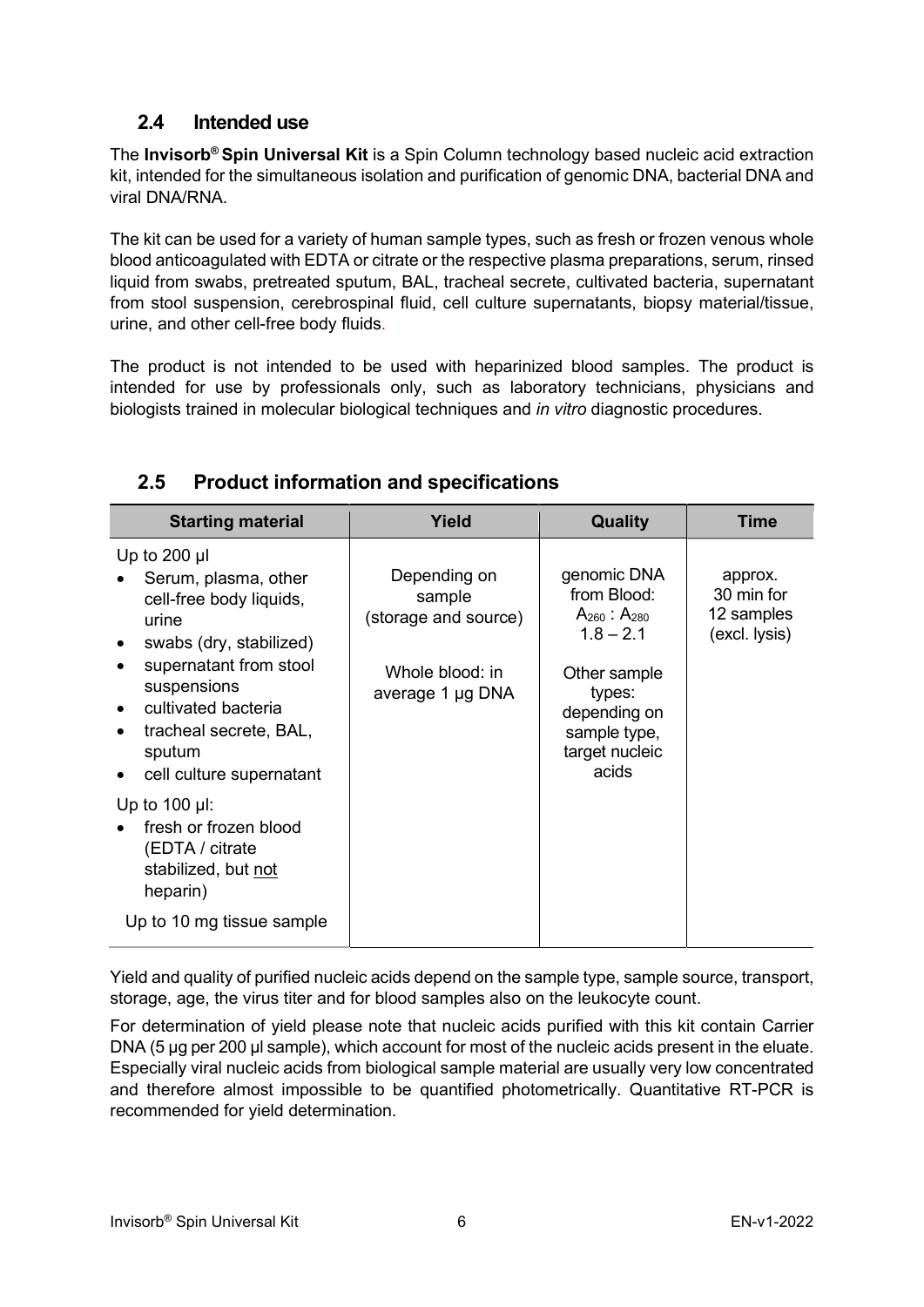The Invisorb<sup>®</sup> Spin Universal Kit provides an efficient procedure for isolation of high-quality nucleic acids. The kit is designed for simultaneous isolation of viral DNA/RNA, bacterial DNA and genomic DNA via a lyse-bind-wash-elute Spin Column protocol.

The kit is validated for leukocyte counts of  $3x10^6$  -  $1x10^7$  cells/ml. Excessively high cell counts may lead to clogging of the RTA Spin Filter and thus to undesirable effects on the purification process. It is therefore recommended to consider sample input volume as a parameter during the implementation of your in vitro diagnostic protocol. If required, samples may be pre-diluted with PBS or DNase/RNase free water prior to the isolation and purification process.

#### Downstream Applications:

Yield and quality of isolated nucleic acids are in general suitable for plenty of moleculardiagnostic applications such as PCR techniques, NGS, hybridization methods and HLA typing. Downstream applications should be performed according to the respective manufacturers' specifications.

# 2.6 Principle and procedure

#### 1. Lyse samples

Samples are lysed at elevated temperatures. Lysis is performed in the presence of Lysis Buffer HLT, Proteinase K and optionally lysozyme to break bacterial cell walls and to digest proteins.

The addition of Carrier RNA is required for the enhancement and stabilization of viral DNA/RNA recovery and to purify very small amounts of viral nucleic acids.

#### 2. Bind nucleic acids

By adding Binding Solution to the lysate, optimal binding conditions are adjusted. Each lysate is then applied to an RTA Spin Filter and nucleic acids are adsorbed to the membrane.

#### 3. Wash to remove residual contaminations

Contaminants are efficiently washed away using Wash Buffer HLT and Wash Buffer, while nucleic acids remain bound to the membrane.

#### 4. Elute nucleic acids

Nucleic acids are eluted from the RTA Spin Filter using 100 - 200 µl Elution Buffer M.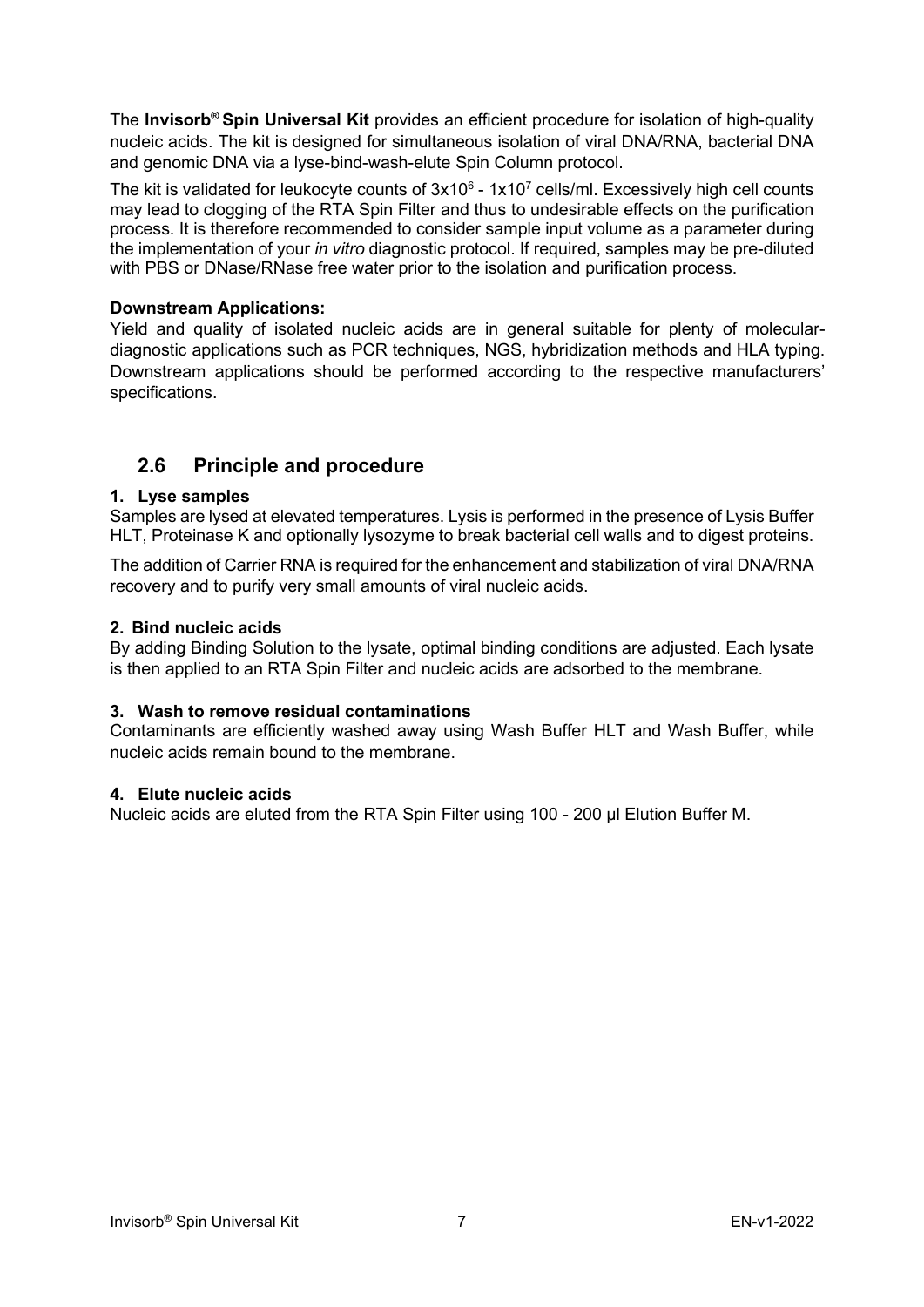# 3. Nucleic acid extraction with the Invisorb® Spin Universal Kit

# 3.1 Before starting a protocol

When using the kit for the first time make sure all buffers and reagents are prepared as indicated:

### Buffer preparations prior first use: 50 preparations

Carrier RNA: Resuspend lyophilized Carrier RNA by addition of 1.2 ml DNase/RNase free Water to the vial and mix thoroughly until completely dissolving (at least 1 minute).

Proteinase K: Resuspend Iyophilized Proteinase K by addition of 1.1 ml DNase/RNase free Water to the vial, mix thoroughly until completely dissolving.

Binding Solution (empty bottle): Fill 15 ml 99.7% isopropanol (molecular biology grade) into the bottle, always keep the bottle firmly closed.

Wash Buffer HLT: Add 20 ml of 99.7% isopropanol to the bottle. Mix thoroughly, always keep the bottle firmly closed.

Wash Buffer: Add 42 ml of 96 -100% ethanol to the bottle. Mix thoroughly, always keep the bottle firmly closed.

Buffer preparations prior first use: 250 preparations

Carrier RNA: Resuspend lyophilized Carrier RNA by addition of 1 ml DNase/RNase free Water to the vial and mix thoroughly until completely dissolving (at least 1 minute), then add another 1 ml DNase/RNase free water.

Proteinase K: Resuspend lyophilized Proteinase K by addition of 2 ml DNase/RNase free Water to the vial, mix thoroughly until completely dissolving.

Binding Solution (empty bottle): Fill 80 ml 99.7% isopropanol (molecular biologic grade) into the bottle.

Wash Buffer HLT: Add 70 ml of 99.7% isopropanol to the bottle. Mix thoroughly, always keep the bottle firmly closed.

Wash Buffer: Add 140 ml of 96 -100% ethanol to the bottle. Mix thoroughly, always keep the bottle firmly closed.

- Adjust the thermo shaker to 65°C.
- Warm up the needed amount of Elution Buffer M to 65°C (50 - 200 µl Elution Buffer M are needed per sample).
- Determine the number of required reactions including controls and label the needed amount of RTA Spin Filters (lid) and the needed amount of 1.5 ml Receiver Tubes (per sample: 1 Receiver Tube is needed).

#### Master mix

For easier handling, we recommend preparing a master mix consisting of Lysis Buffer HLT, Proteinase K and, if required, Carrier RNA. When preparing the master mix, it is recommended to prepare a volume that exceeds the total number of reactions by 5 %.

Always prepare the master mix fresh and shortly before use.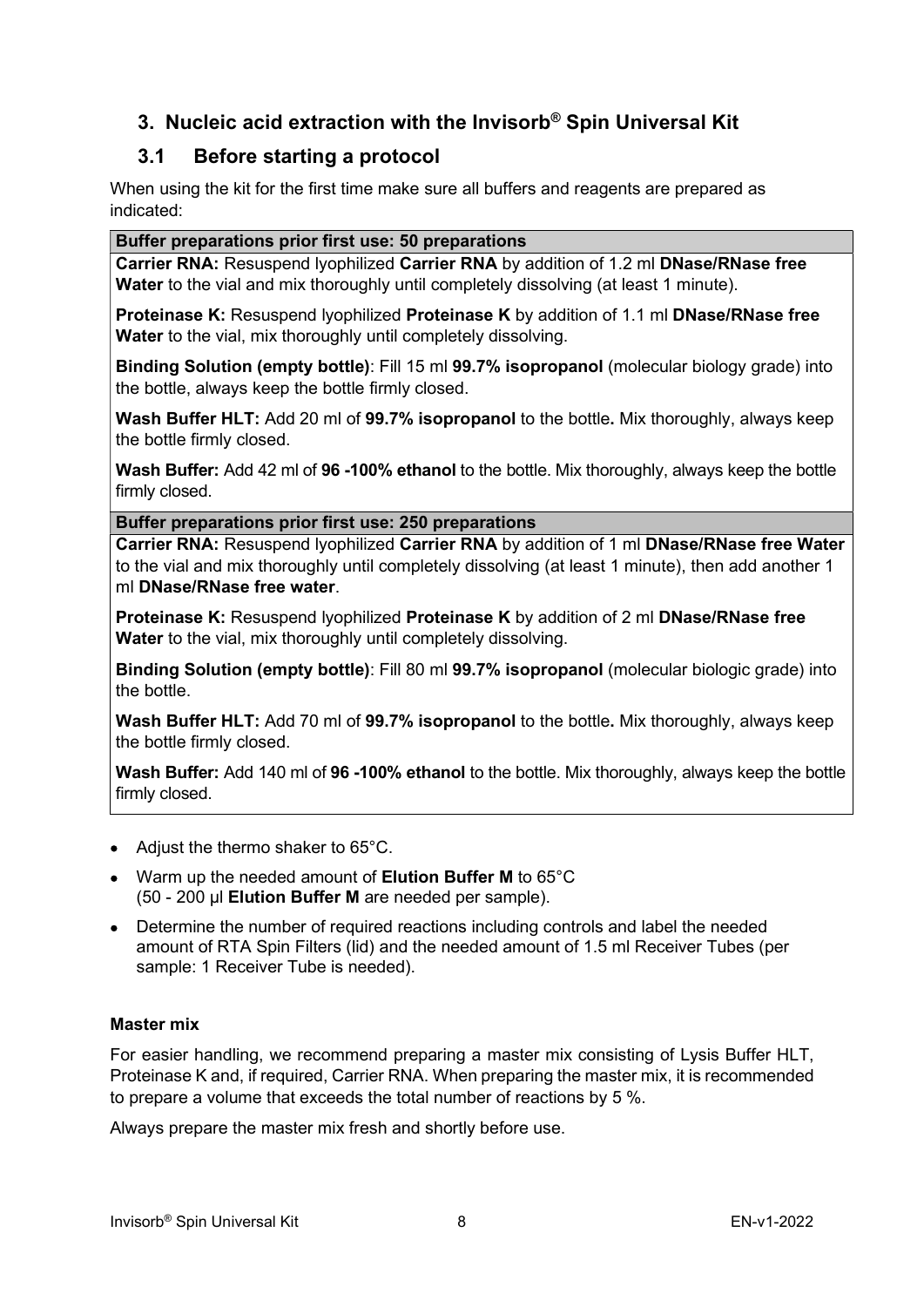#### Isolating genomic DNA, bacterial DNA and viral DNA/RNA:

Per sample 200 µl Lysis Buffer HLT, 20 µl Proteinase K and 20 µl Carrier RNA are required.

#### Isolating genomic DNA:

Per sample 220 µl Lysis Buffer HLT and 20 µl Proteinase K are required. The use of Carrier RNA is not required.

#### Extraction control

Refer to the manufacturer's instructions to determine the optimal amount of extraction control for specific downstream applications.

Low volumes of extraction control (DNA or RNA) must be combined with the provided Carrier RNA in one mixture. The vials with Carrier RNA contain 1.2 ml or 2.0 ml stock solution, depending on the package size. Add the respective amount of extraction control nucleic acid to the Carrier RNA, if a high volume is necessary (> 25% of the total Carrier RNA Volume), replace the appropriate amount of DNase/RNase free Water during dilution of the Carrier RNA.

# 3.2 Sampling and storage of starting material

For reproducible and high yields, the correct sample storage is essential. Yields may vary depending on factors such as health of the donor, sample age, sample type, transport and storage.

Repeated freeze-thaw cycles of samples should be avoided to prevent nucleic acid degradation. In general, best results are obtained using fresh samples. It is recommended to consider technical guidance such as e.g., CEN/TS and ISO standards on the pre-examination process for molecular diagnostics under IVDR as highlighted in G. Dagher, et al. (https://doi.org/10.1016/j.nbt.2019.05.002).

Serum, plasma, other cell-free body liquids: Serum or plasma derived from venous whole blood (treated with anticoagulants like EDTA or citrate, but not with heparin), synovial fluid samples or other cell-free body fluids can be used for extraction. Whole blood should not be vortexed as to avoid hemolysis. Allow serum tubes to sit for at least 30 min before centrifugation. Follow blood collection system instructions for preparation of serum or plasma. It is recommended to separate plasma/serum through centrifugation within 12 h. Supernatants obtained using systems without gel separator should be transferred to fresh sample tubes. For short-term storage, samples can be kept on ice for 1-2 hours. For up to 24 h samples can be stored at -20°C. For long-term storage, freezing samples in aliquots at –80°C is recommended. Repeated freeze-thaw cycles may negatively affect sample integrity and cause e.g. denaturation/precipitation of proteins, potentially resulting in reduced yield, quality or viral titers. In addition, cryoprecipitates formed during thaw-freeze cycles can cause problems. If cryoprecipitate is visible, centrifuge at 6.800 x  $g$  for 3 min. The clear supernatant should be used immediately.

Blood: Blood samples (stabilized with EDTA or citrate but not heparinized) can be stored at room temperature for 2-3 hours. For short-term storage (up to 24 h) samples should be stored at 2-8°C. For long-term storage, freezing samples at -20°C or -80°C is recommended.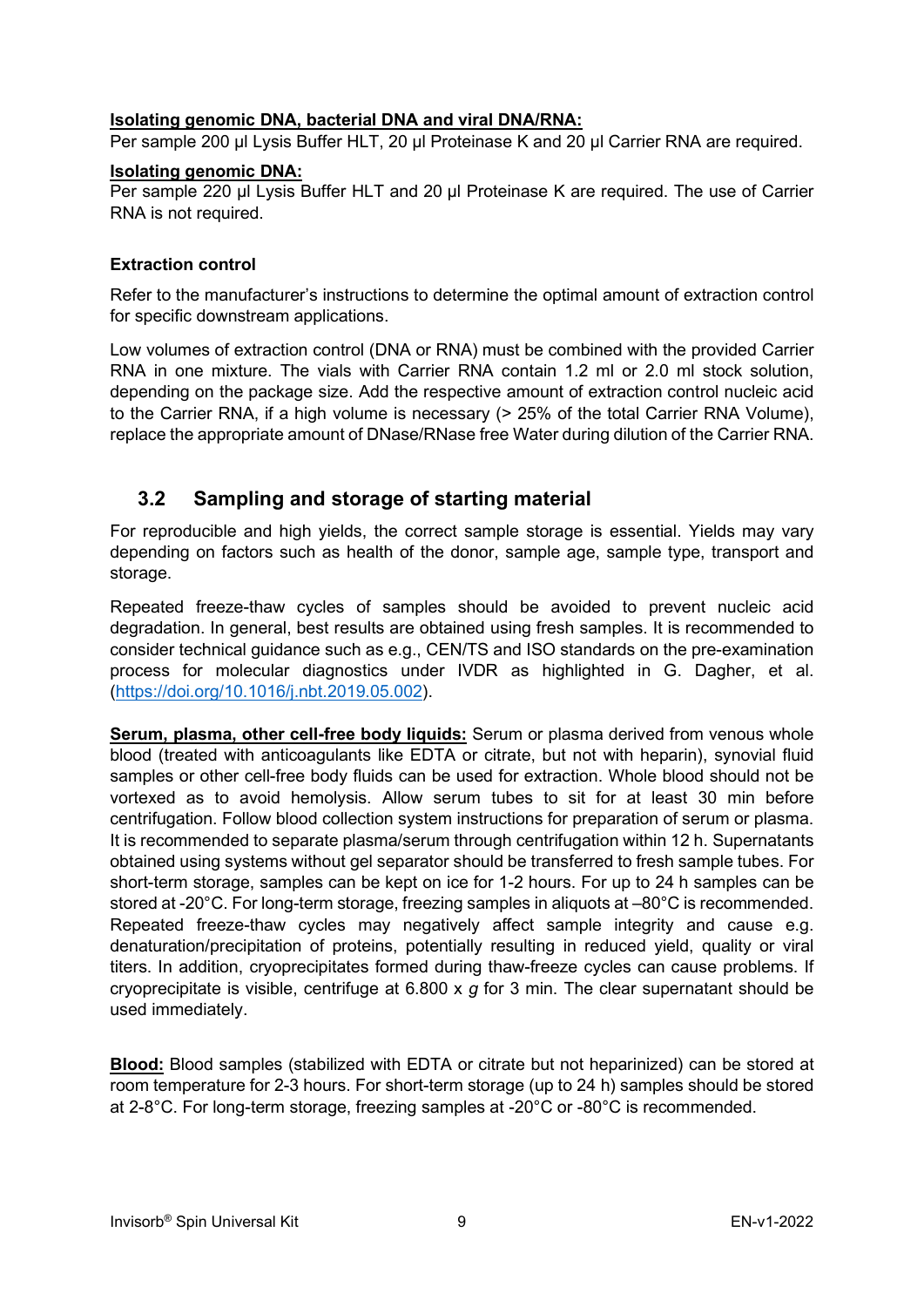#### Swabs:

Dry swabs: prepare the samples as described in the corresponding sample preparation method. Store dry at 4-8°C.

Swabs in stabilization medium: the stabilization liquid can be handled as cell-free body fluid. Please note that some stabilization agents may cause a reduced yield due to incompatibility with chemistry used in the kit. Store according to the manufacturer's requirements.

Stool samples: Samples contain DNases and RNases which can quickly cause DNA and RNA degradation. Therefore, samples should be stored frozen at – 80°C.

Cultivated bacteria: After cultivation bacteria must be pelleted and frozen at -20°C or -80°C for long-term storage. Resuspension is described in the corresponding sample preparation method.

Urine: Depending on bacteria titer and application a starting volume of 15-50 ml urine is recommended. Centrifuge the sample to pellet bacteria and remove the supernatant completely (urea contaminations can inhibit PCR reactions). For some applications fresh urine can be used directly. For long-term storage, freezing samples at -20°C or -80°C is recommended.

Tracheal secrete, BAL, sputum: Samples contain DNases and RNases, which can quickly cause DNA and RNA degradation. Therefore, samples should be stored frozen at – 80°C.

Tissue Biopsies: Samples must be immediately frozen and stored at –20°C or –80°C. Repeated freezing and thawing must be avoided. The amount of purified DNA depends on the type of starting material. Thaw the sample in lysis mixture.

Cell culture supernatants: Prepare supernatant samples like other cell-free body fluid samples described in the corresponding sample preparation method. For long-term storage, freezing samples at -20°C or -80°C is recommended.

## 3.3 Preparation of starting materials

In the following the preparation of the sample lysis for different starting materials is described. Please use 2 ml Safe-Lock Tubes for sample preparation, as these are also required in the subsequent lysis step. After the preparation of starting materials refer to chapter 3.5 "Protocol: Simultaneous isolation of nucleic acids (DNA and RNA) from liquid samples" to follow step 1a) - d) of the protocol to continue, unless stated otherwise.

#### 3.3.1 Serum, plasma, other cell-free body liquids

Always mix the sample well before extraction.

Use 200 µl sample for extraction. If the sample volume is below 200 µl, adjust with PBS Buffer or DNase/RNase free water to a final volume of 200 µl.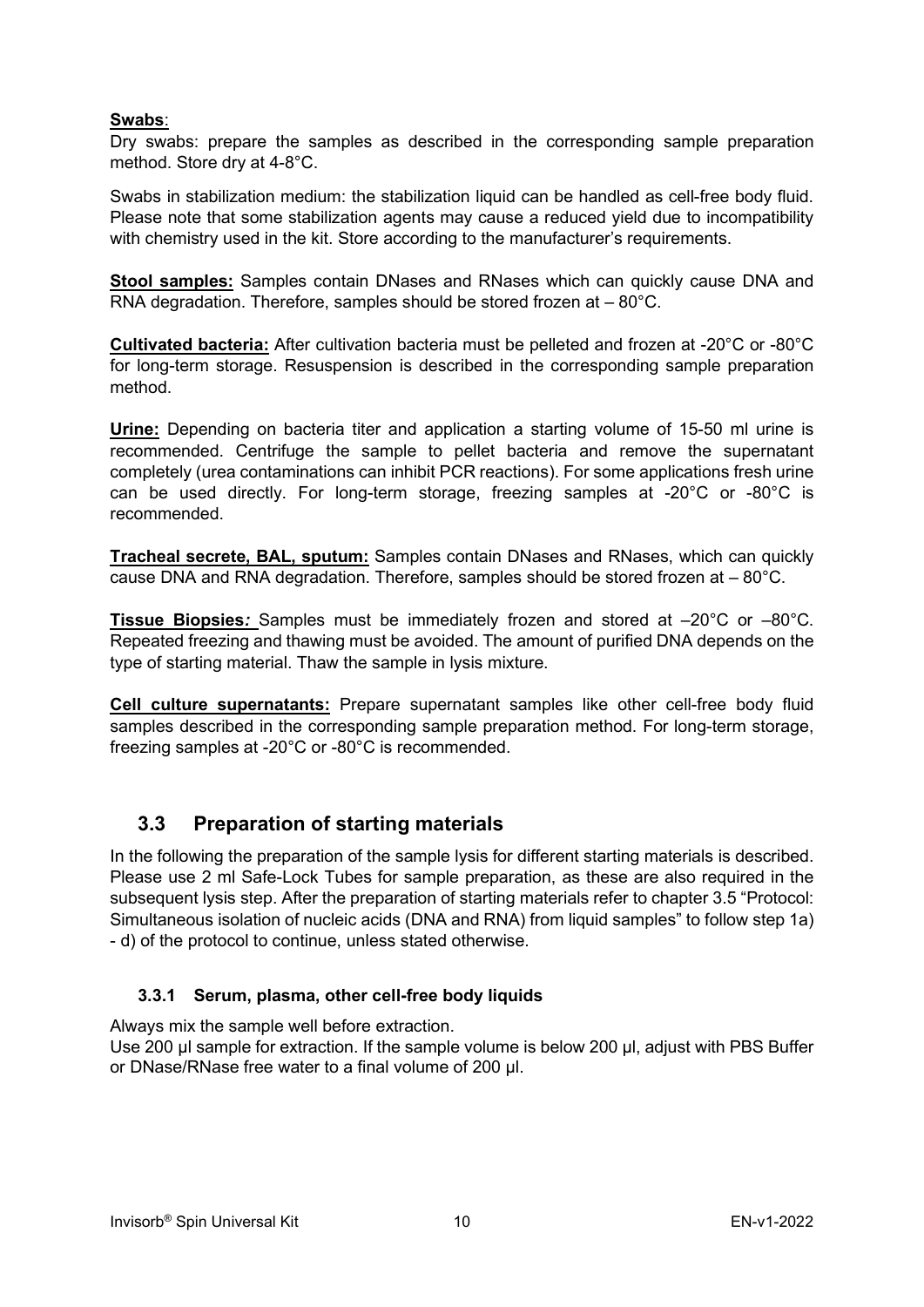#### 3.3.2 Blood

Always mix the sample well before extraction. Dilute 100 µl fresh or thawed blood with 100 µl DNase/RNase free water.

#### 3.3.3 Swabs

#### a) Dry Swabs

Rinse the swabs in a suitable vial in the lowest possible volume of PBS or DNase/RNase-free water (for nasopharyngeal swabs about 400 µl, for oral swabs about 600 µl). Squeeze the swab to the inner wall of the vial to obtain as much sample as possible.

Use 200 µl of the rinsed solution for extraction.

Alternatively, swabs can be directly rinsed in a mix of 200 ul Lysis Buffer HLT, 20 ul Proteinase K, 20 µl Carrier DNA (optional for preparation of genomic DNA) and 200 µl DNase/RNase free water. Incubate swabs for 5-10 min at RT, mix occasionally. Take care to avoid cross contamination.

#### b) Swabs in stabilization medium

Use 200 µl of the stabilization solution for extraction.

Some stabilization media may interfere with the lysis reaction (if you have any questions, please refer to the FAQ or contact support).

#### 3.3.4 Stool samples (supernatant)

#### a) Extraction of nucleic acids from viruses

To prepare supernatant transfer 100 µl / 100 mg stool sample into a 2 ml vial and add 900 µl DNase/RNase free water. Vortex for 30 s followed by a 1 min centrifugation step at 12.000 x g. Transfer 200 µl supernatant to a fresh vial for sample extraction. Avoid solid particles in the sample.

#### b) Extraction of bacterial DNA

To prepare supernatant transfer 100 µl / 100 mg stool sample into a 2 ml vial and add 300 µl DNase/RNase free water. Vortex for 30 s followed by a 30 s centrifugation step at 1.000 x g.

Transfer 200 µl supernatant to a fresh vial for sample extraction. Avoid solid particles in the sample.

#### 3.3.5 Cultivated bacteria

Transfer 1ml of a bacterial overnight culture into a 2.0 ml Safe-Lock-Tube. Centrifuge for 2 min at 10.000 x g and remove the supernatant completely. Resuspend the pellet in 200 µl PBS Buffer and start sample extraction.

#### 3.3.6 Urine

Depending on bacteria titre and application a starting volume of 15-50 ml urine is recommended. Centrifuge the sample to pellet bacteria and remove the supernatant completely (urea contaminations can inhibit PCR reactions). Resuspend the bacteria pellet in 200 µl PBS Buffer.

For some applications 200 µl of fresh urine can be used directly.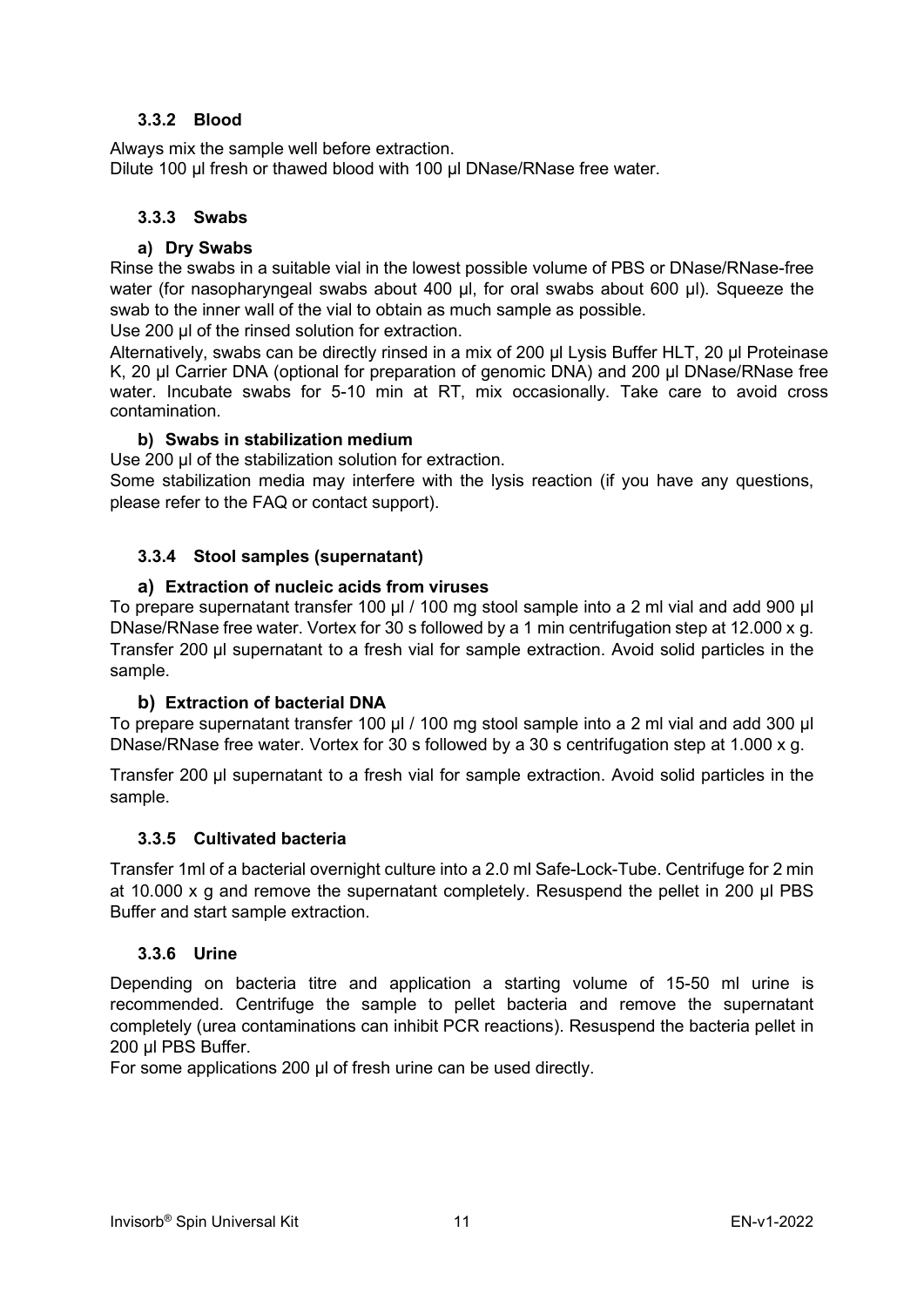#### 3.3.7 Tracheal secrete, BAL, sputum

#### a) Non-viscous or low viscosity samples

Always mix the sample well before extraction.

Use 200 µl sample for extraction. If the sample volume is below 200 µl, adjust with PBS Buffer or DNase/RNase free water to a final volume of 200 µl.

#### b) Isolation of bacterial DNA from viscous samples

Transfer 150 µl of the sputum sample or 1 ml tracheal secrete or BAL into a Safe- Lock-Tube and add 150 µl or 1 ml saturated acetylcysteine (ACC) solution respectively (ratio sample to buffer must be 1:1).

Incubate for 10 min at 95°C while continuously shaking.

Centrifuge at 10.000 x g for 5 min. Discard the supernatant.

Resuspend the bacterial pellet in 200 µl PBS or DNase/RNase free water and proceed with the sample extraction.

#### c) Isolation of viral DNA/RNA from viscous samples

Transfer 150 µl of the sample into a Safe Lock Tube and add 150 µl saturated acetylcysteine (ACC) solution to the sample (ratio sample to buffer must be 1:1).

Incubate for 10 min at 95°C while continuously shaking.

Allow the sample to cool down.

Use 200 µl sample for extraction.

#### 3.3.8 Tissue Biopsies

Transfer 1 - 10 mg tissue biopsy sample into a 2.0 ml Safe-Lock-Tube and add 200 µl DNase/RNase free water or PBS, 200 µl Lysis Buffer HLT, 20 µl Carrier RNA (optional, for low DNA/RNA samples) and 20 µl Proteinase K to each sample.

For disruption of difficult to lyse tissue like cartilage, kidney, and heart muscle: bead beating with Zirconia beads (available separately) is recommended.

After mechanical treatment incubate for 10 min at 65°C while continuously shaking.

Incubate for 10 min at 95°C while continuously shaking.

Centrifuge for 1 minute at 10.000 x g and transfer supernatant to a new tube.

Continue with the extraction protocol at step 2, adding Binding solution.

#### 3.3.9 Cell culture supernatants

Use 200 µl sample for extraction.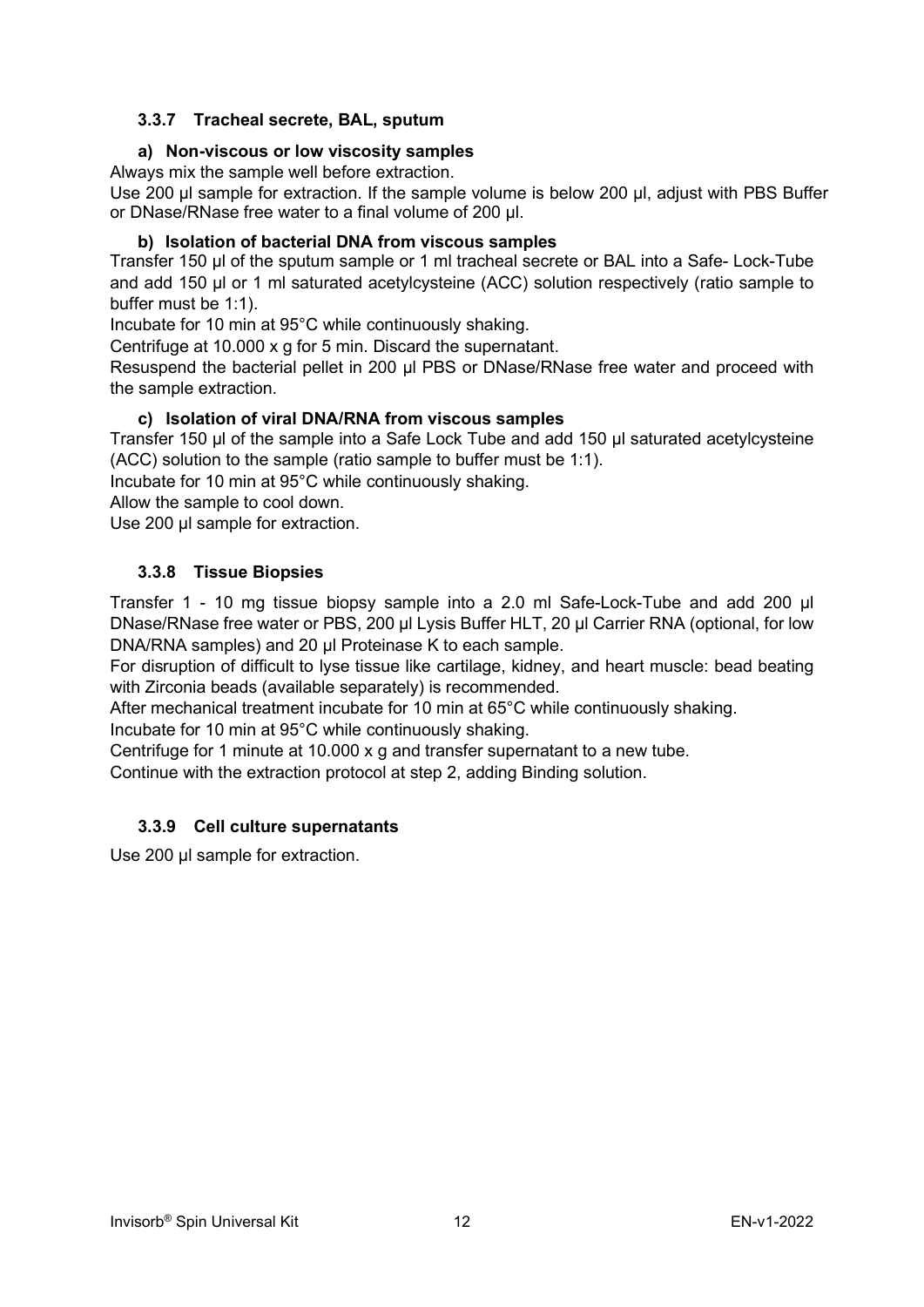# 3.4 Short protocol Invisorb® Spin Universal Kit



Refer to chapter 3.3 "Preparation of starting material" for sample specific pretreatment.

| treatment.                                                                          |
|-------------------------------------------------------------------------------------|
| 1.a) Purification of bacterial nucleic acids                                        |
| Mix 200 µl sample* with 20 µl Lysozyme in a 2.0 ml Safe-Lock tube                   |
| Incubate 10 min at 37°C                                                             |
| Add 20 µl Carrier RNA, 200 µl Lysis Buffer HLT and 20 µl                            |
| <b>Proteinase K</b>                                                                 |
| Incubate 15 min at 65°C while shaking                                               |
| 1.b) Simultaneous purification of bacterial and viral nucleic acids                 |
| Mix 200 µl sample* with 20 µl Lysozyme in a 2.0 ml Safe-Lock tube                   |
| Incubate 10 min at RT                                                               |
| Add 20 µl Carrier RNA, 200 µl Lysis Buffer HLT and 20 µl                            |
| <b>Proteinase K</b>                                                                 |
| Incubate 10 min at 65°C while shaking                                               |
| Incubate 10 min at 95°C while shaking                                               |
| 1.c) Purification of viral nucleic acids                                            |
| Mix 200 µl sample* with 200 µl Lysis Buffer HLT, 20 µl Carrier RNA                  |
| and 20 $\mu$ Proteinase K in a 2.0 ml Safe-Lock tube                                |
| Incubate 10 min at 65°C while shaking                                               |
| Incubate 10 min at 95°C while shaking                                               |
| 1.d) Purification of genomic DNA                                                    |
| Mix 200 µl sample* with 220 µl Lysis Buffer HLT and 20 µl                           |
| Proteinase K in a 2.0 ml Safe-Lock tube                                             |
| Incubate 10 min at 65°C while shaking                                               |
| Incubate 10 min at 95°C while shaking (skip for blood samples)                      |
| *If the sample volume is below 200 µl, adjust with PBS or                           |
| DNase/RNase free water                                                              |
| <b>Bind nucleic acids</b>                                                           |
| 2. Add 260 µl Binding Solution, mix by pipetting up and down or                     |
| vortexing.                                                                          |
| Incubate 5 min at RT                                                                |
| Transfer the sample into the RTA Spin Filter Set                                    |
| Centrifuge 1 min at 11.000 x g                                                      |
| Discard the RTA Receiver Tube with filtrate and place the RTA Spin                  |
| Filter into a new RTA Receiver Tube.                                                |
|                                                                                     |
| Wash to remove residual contaminations                                              |
| Add 600 µl Wash Buffer HLT, centrifuge 1 min at 11.000 x g<br>3.                    |
| Discard the RTA Receiver Tube with filtrate and place the RTA Spin                  |
| Filter into a new RTA Receiver Tube                                                 |
| 4. Add 700 µl Wash Buffer, centrifuge 1 min at 11.000 x g                           |
| Discard the filtrate and place the RTA Spin Filter back to the RTA                  |
| <b>Receiver Tube</b>                                                                |
|                                                                                     |
| Repeat this washing step once<br>5.                                                 |
| 6.<br>Centrifuge 5 min at max. speed to remove residual ethanol                     |
| Discard the RTA Receiver Tube with filtrate                                         |
| Elute nucleic acids                                                                 |
| 7. Place the Spin Filter into a 1.5 ml Receiver Tube                                |
| Add 50-200 $\mu$ I Elution Buffer M (preheated to 65 $\degree$ C) directly onto the |
|                                                                                     |

Incubate 1 min at RT and centrifuge 1 min at 11.000 x g

Discard the RTA Spin Filter and store eluted nucleic acids on ice

RTA Spin Filter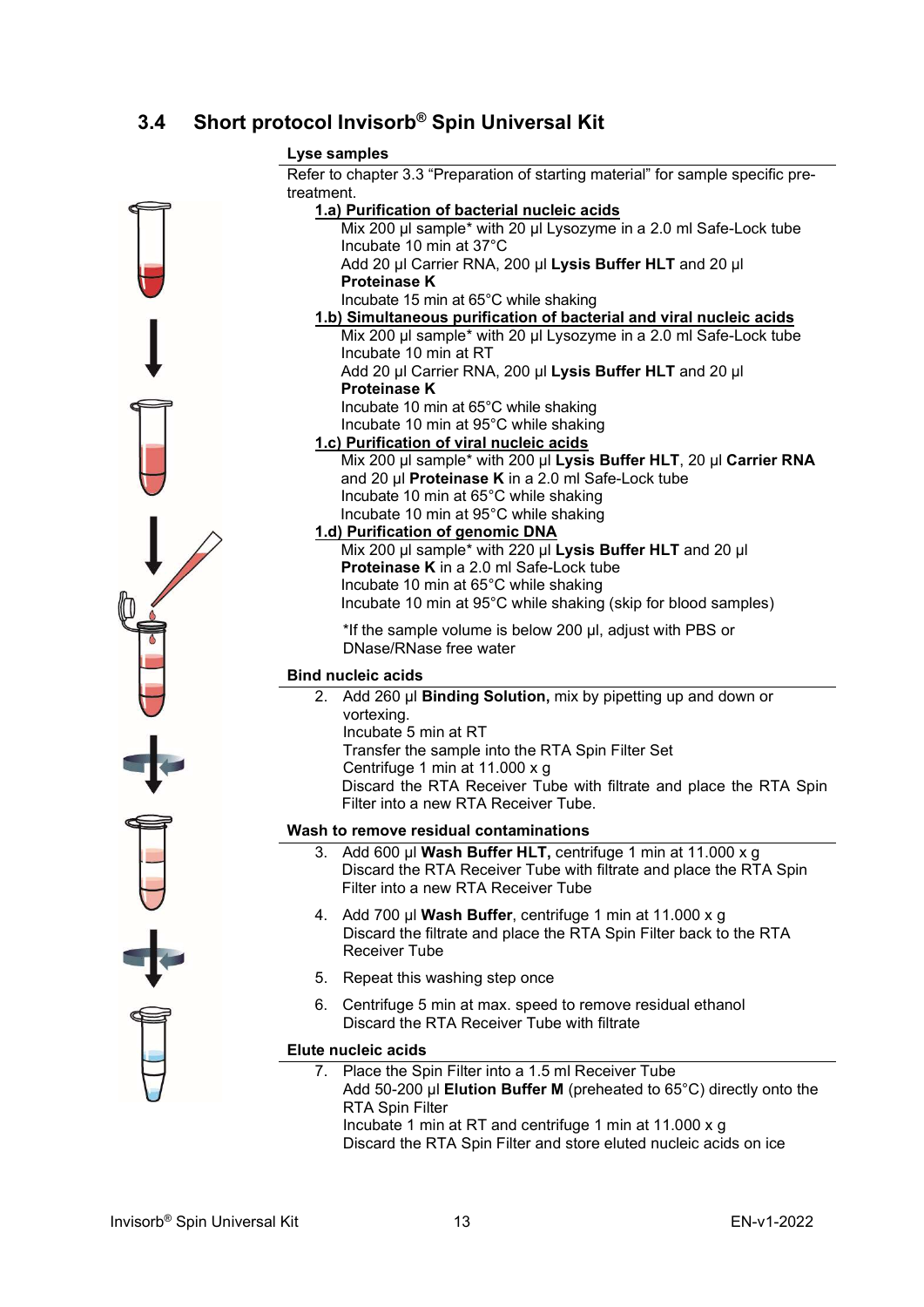# 3.5 Protocol: Simultaneous isolation of nucleic acids (DNA and RNA) from liquid samples

Please refer to chapter 3.3 "Preparation of starting material" for sample specific pretreatment.

### 1.a) Sample lysis for purification of bacterial nucleic acids

Mix 200 µl of the sample or resuspended bacterial pellet with 20 µl Lysozyme in a 2 ml Safe-Lock-Tube.

Incubate for 10 min at 37°C

Add 20 µl Carrier RNA. Mix by vortexing.

#### Add 200 µl Lysis Buffer HLT and 20 µl Proteinase K.

Alternatively add 240 ul Master Mix to each sample.

Mix thoroughly 10 sec. by vortexing and incubate for 10-15 min at 65°C while continuously shaking.

Optional for hard to lyse bacteria like Mycobacteria: incubate for 10 min at 95°C

#### 1.b) Sample lysis for simultaneous purification of bacterial and viral nucleic acids

Mix 200 µl of the sample with 20 µl Lysozyme in a 2 ml Safe-Lock-Tube.

Incubate for 10 min at Room Temperature.

Add 20 µl Carrier RNA. Mix by vortexing.

#### Add 200 µl Lysis Buffer HLT and 20 µl Proteinase K.

Alternatively add µl Master Mix to each sample.

Mix thoroughly 10 sec. by vortexing and incubate for 10min at 65°C while continuously shaking.

Incubate for 10 min at 95°C while continuously shaking.

#### 1.c) Sample lysis for purification of viral nucleic acids

Mix 200 µl of the sample with 200 µl Lysis Buffer HLT, 20 µl Carrier RNA and 20 µl Proteinase K in a 2 ml Safe Lock Tube.

Alternatively add 240 µl Master Mix to each sample.

Mix thoroughly 10 sec. by vortexing and incubate for 10-15 min at 65°C while continuously shaking.

Incubate for 10 min at 95°C

#### 1.d) Sample lysis for purification of genomic DNA

Mix 200 ul of the sample with 220 ul Lysis Buffer HLT and 20 ul Proteinase K in a 2 ml Safe Lock Tube.

Alternatively add 240 µl Master Mix to each sample.

Mix thoroughly 10 sec. by vortexing and incubate for 10-15 min at 65°C while continuously shaking.

Incubate for 10 min at 95°C (skip for isolation of genomic DNA from diluted blood samples)

Note: If you want to add nucleic acids for extraction control, please add them now, before the binding step.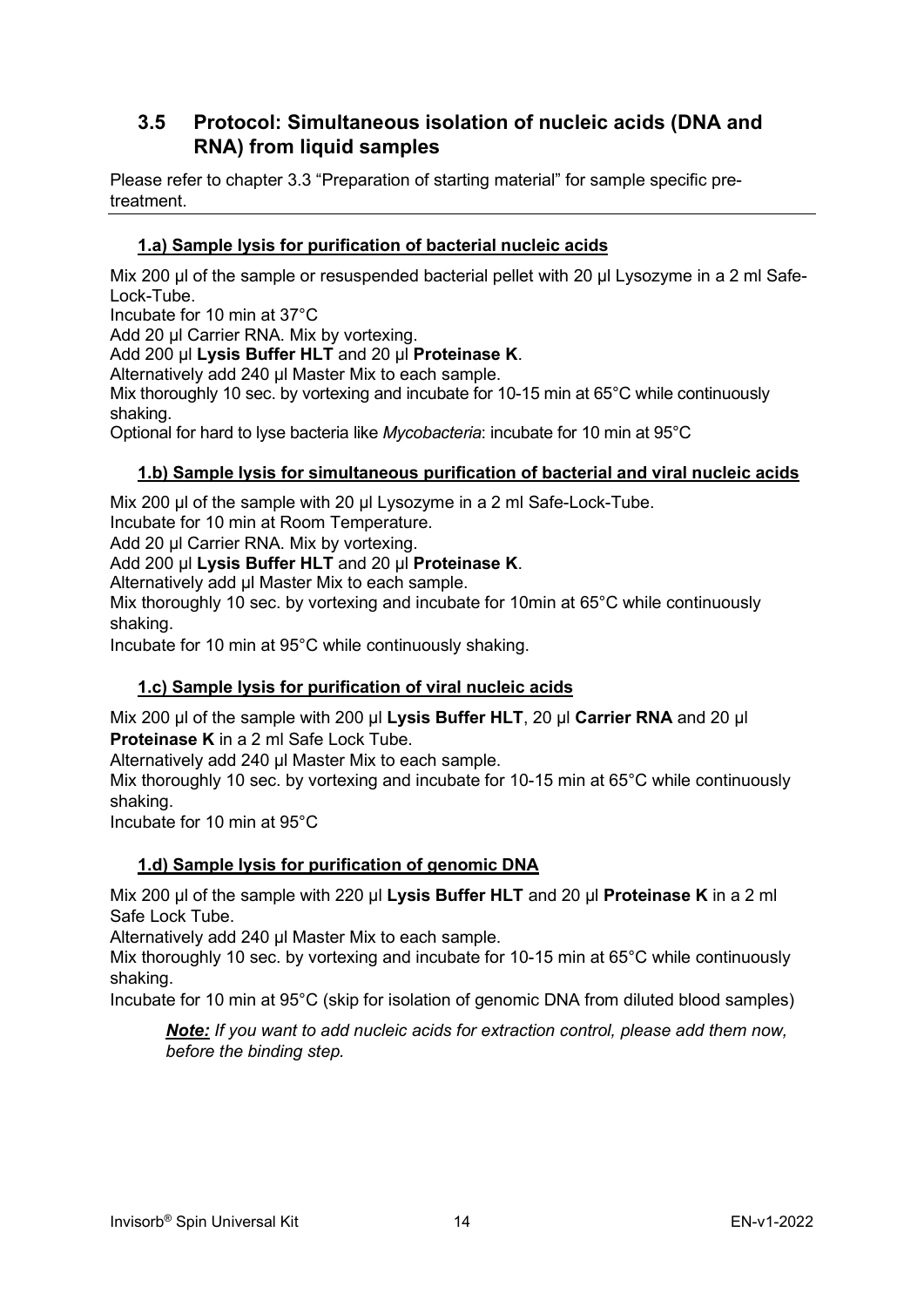- 2. Add 260 µl Binding Solution and mix completely by pipetting up and down or by vortexing. Incubate the sample at room temperature for 5 minutes. Take an RTA Spin Filter Set. Transfer the mixture into the RTA Spin Filter. Centrifuge for 1 minute at 11.000 x g. Discard the RTA Receiver Tube with filtrate and place the RTA Spin Filter in a new RTA Receiver Tube.
- 3. Add 600 µl Wash Buffer HLT to the RTA Spin Filter and centrifuge 1 min at 11.000 x g. Discard the RTA Receiver Tube with filtrate and place the RTA Spin Filter in a new RTA Receiver Tube.
- 4. Add 700 µl Wash Buffer to the RTA Spin Filter and centrifuge 1 min. at 11.000 x g. Discard the filtrate and place the RTA Spin Filter in back to the used RTA Receiver Tube.
- 5. Add 700 µl Wash Buffer to the RTA Spin Filter and centrifuge for 1 min. at 11.000 x g. Discard the filtrate and place the RTA Spin Filter in back to the used RTA Receiver Tube.
- 6. Centrifuge for 5 min at 11.000 x g to eliminate the ethanol completely. Discard the RTA Receiver Tube with filtrate.
- 7. Place the RTA Spin Filter in a 1.5 ml Elution Tube. Add 50 - 200 µl of the of the preheated (65 $^{\circ}$ C) Elution Buffer M directly on the RTA Spin Filter surface. Incubate at room temperature for 1 min. Centrifuge at 11.000 x g for 1 minute. Discard the RTA Spin Filter. Close the 1.5 ml Receiver Tube and store the sample at -20 °C to -80°C.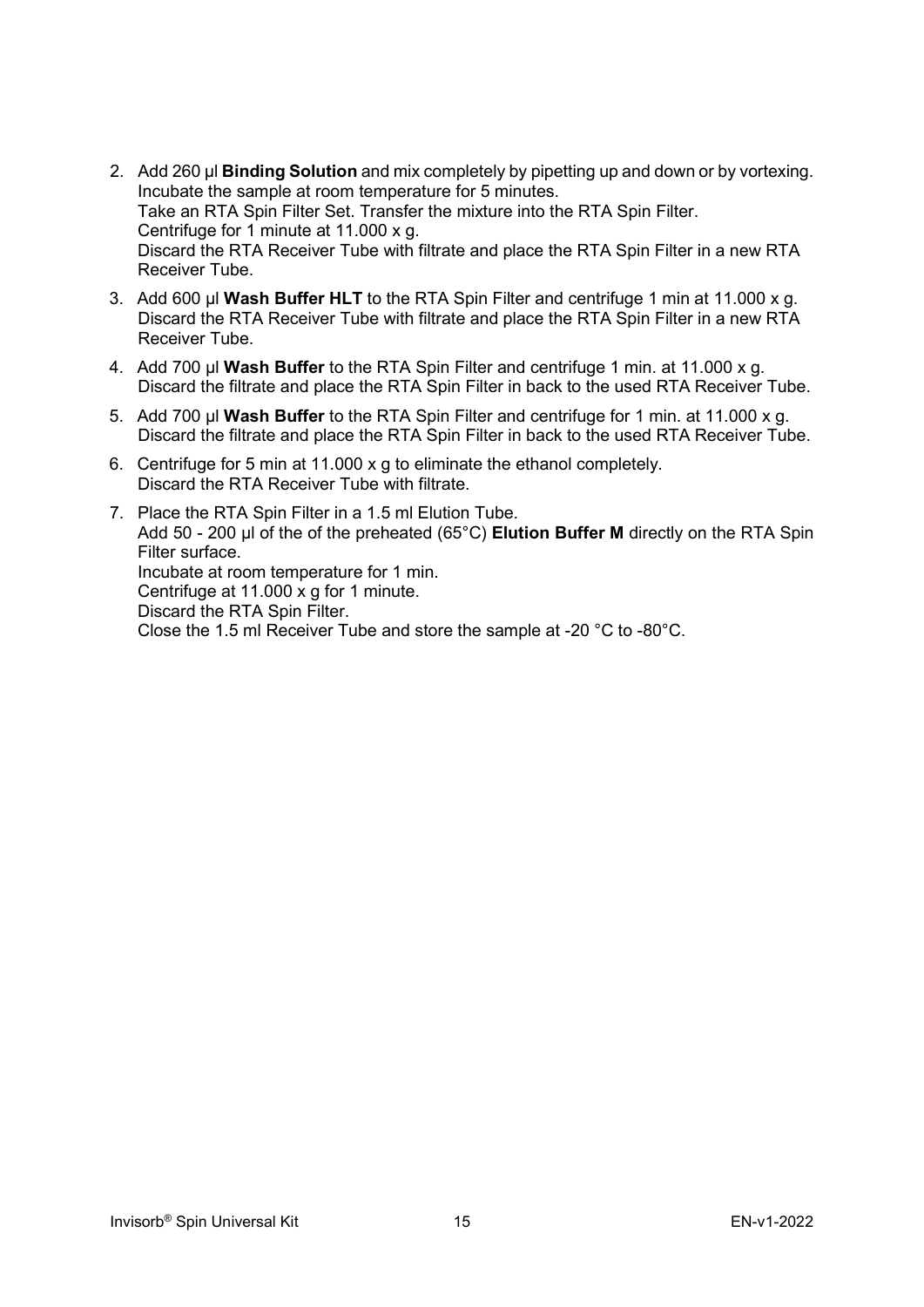# 4. Appendix

# 4.1 Troubleshooting

| <b>Problem</b>                                                     | <b>Possible cause</b>                               | <b>Recommendation</b>                                                                                                                                                                                        |
|--------------------------------------------------------------------|-----------------------------------------------------|--------------------------------------------------------------------------------------------------------------------------------------------------------------------------------------------------------------|
| Low amount<br>of nucleic<br>acids                                  | Insufficient cell lysis                             | Increase lysis time with Lysis Buffer HLT<br>Continuous shaking improves lysis efficiency<br>Reduce amount of starting material to avoid column<br>overload                                                  |
|                                                                    | Incomplete elution                                  | Increase incubation time with preheated Elution Buffer M<br>to<br>5-10 min<br>Elute twice with 100 µl Elution Buffer M<br>Use a higher volume of Elution Buffer M                                            |
|                                                                    | Low nucleic acid-<br>concentration in the<br>sample | Elute the nucleic acids with a lower volume of <b>Elution</b><br>Buffer M, do not use volumes lower than 30 µl                                                                                               |
|                                                                    | Incorrect storage of starting<br>material           | Ensure that starting material is appropriately stored.<br>Avoid repeated thaw-freeze cycles of the sample material.                                                                                          |
|                                                                    | Wash Buffers were<br>incorrectly prepared           | Ensure, that the correct amount of ethanol/isopropanol is<br>added to the Wash Buffers and that all solutions are<br>stored firmly closed.                                                                   |
|                                                                    | Proteinase K<br>volume/concentration too<br>low     | Make sure that the Iyophilized Proteinase K is<br>resuspended with the appropriate volume of water before<br>use                                                                                             |
| <b>Degraded</b><br>nucleic acids                                   | Incorrect storage of<br>starting material           | Ensure the sample is taken and stored correctly,<br>please refer to the FAQ section on our webpage for more<br>information                                                                                   |
|                                                                    | Old material                                        | Ensure that the starting material is stored at appropriate<br>conditions (-20°C/-80°C).                                                                                                                      |
| <b>Nucleic acids</b><br>do not<br>perform well                     | Ethanol carryover during<br>elution                 | Increase time of drying step for removal of ethanol.                                                                                                                                                         |
| in<br>downstream<br>applications<br>(e.g. real-time<br>PCR or NGS) | Salt carry-over during<br>elution                   | Check the Wash Buffers for salt precipitates. If there are<br>any precipitates visible, solve them by carefully warming<br>up to 30°C<br>Ensure that the Wash Buffers are at room temperature<br>before use. |
| <b>Colored</b><br>residues on                                      | Insufficient cell lysis                             | See above                                                                                                                                                                                                    |
| the RTA Spin<br>filter after                                       | Inefficient washing                                 | Wash again with Wash Buffer                                                                                                                                                                                  |
| washing                                                            | Wash Buffers were<br>incorrectly prepared           | See above                                                                                                                                                                                                    |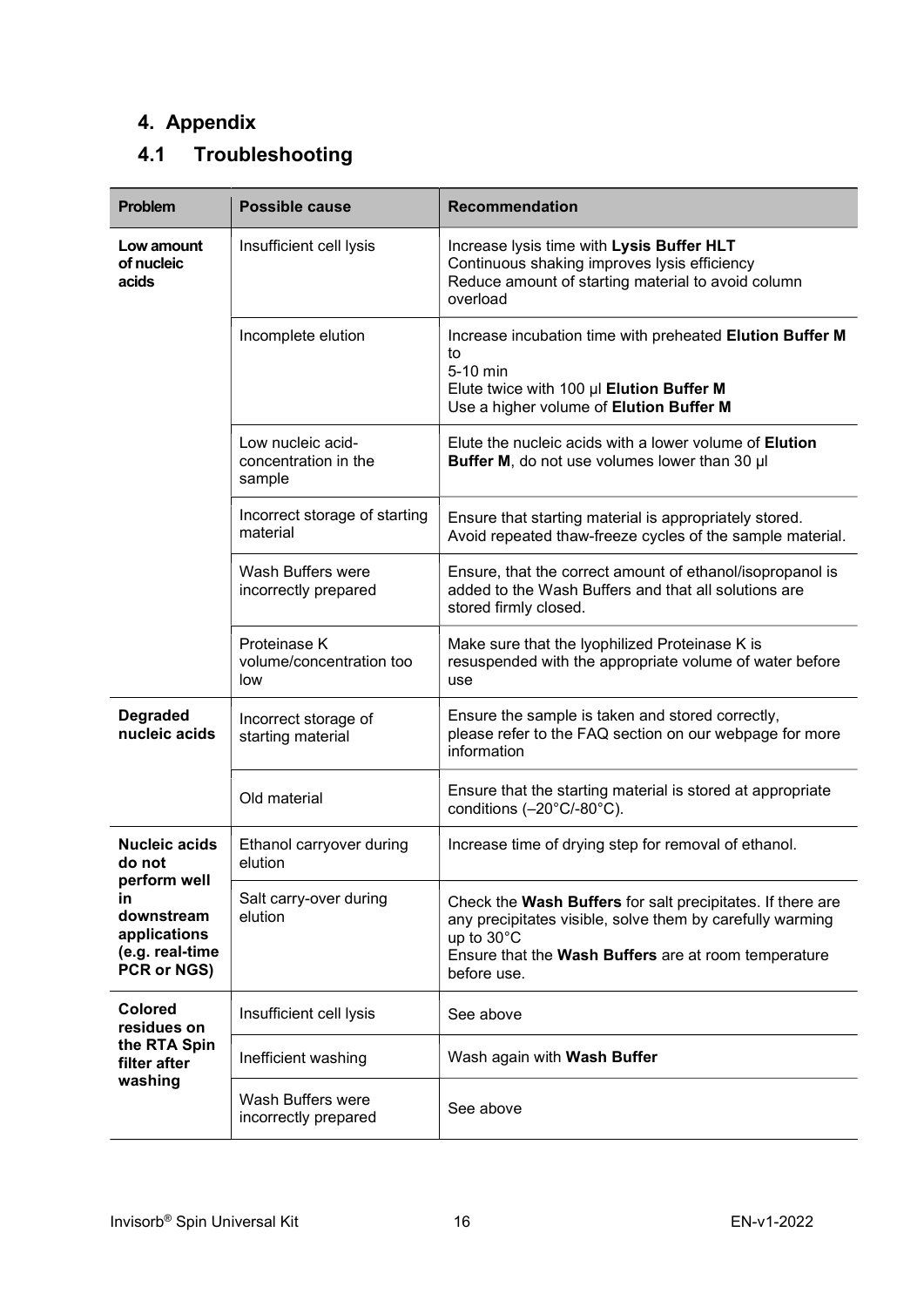# 4.2 Warranty

Invitek Molecular guarantees the correct function of the kit for applications described in this manual and in accordance with the intended use. In accordance with Invitek Molecular's EN ISO 13485 certified Quality Management System the performance of all kit components has been tested to ensure product quality.

Any problems, incidents or defects shall be reported to Invitek Molecular immediately upon detection. Immediately upon receipt, inspect the product to ensure that it is complete and intact. In the event of any discrepancies, you must inform Invitek Molecular immediately in writing. Modifications of the kit and protocols and use that deviate from the intended purpose are not covered by any warranty.

Invitek Molecular reserves the right to change, alter, or modify any product to enhance its performance and design at any time.

Invitek Molecular warrants products as set forth in the General Terms and Conditions available at www.invitek-molecular.com. If you have any questions, please contact techsupport@invitekmolecular.com.

# 4.3 Symbols used on product and labeling



 $\sum$ 

 $\begin{CD} \mathcal{L} \ \mathcal{L} \ \mathcal{R} \end{CD}$ 

Manufacturer

| <b>LOTI</b><br>Lot number |  |
|---------------------------|--|
|---------------------------|--|

- **UDI** Unique identifier of a medical device
- **REF** Catalogue number
	- Expiry date
	- Consult operating instructions
	- Temperature limitation
	- Do not reuse
	- Amount of sample preparations
- $|ND|$ in vitro diagnostic medical device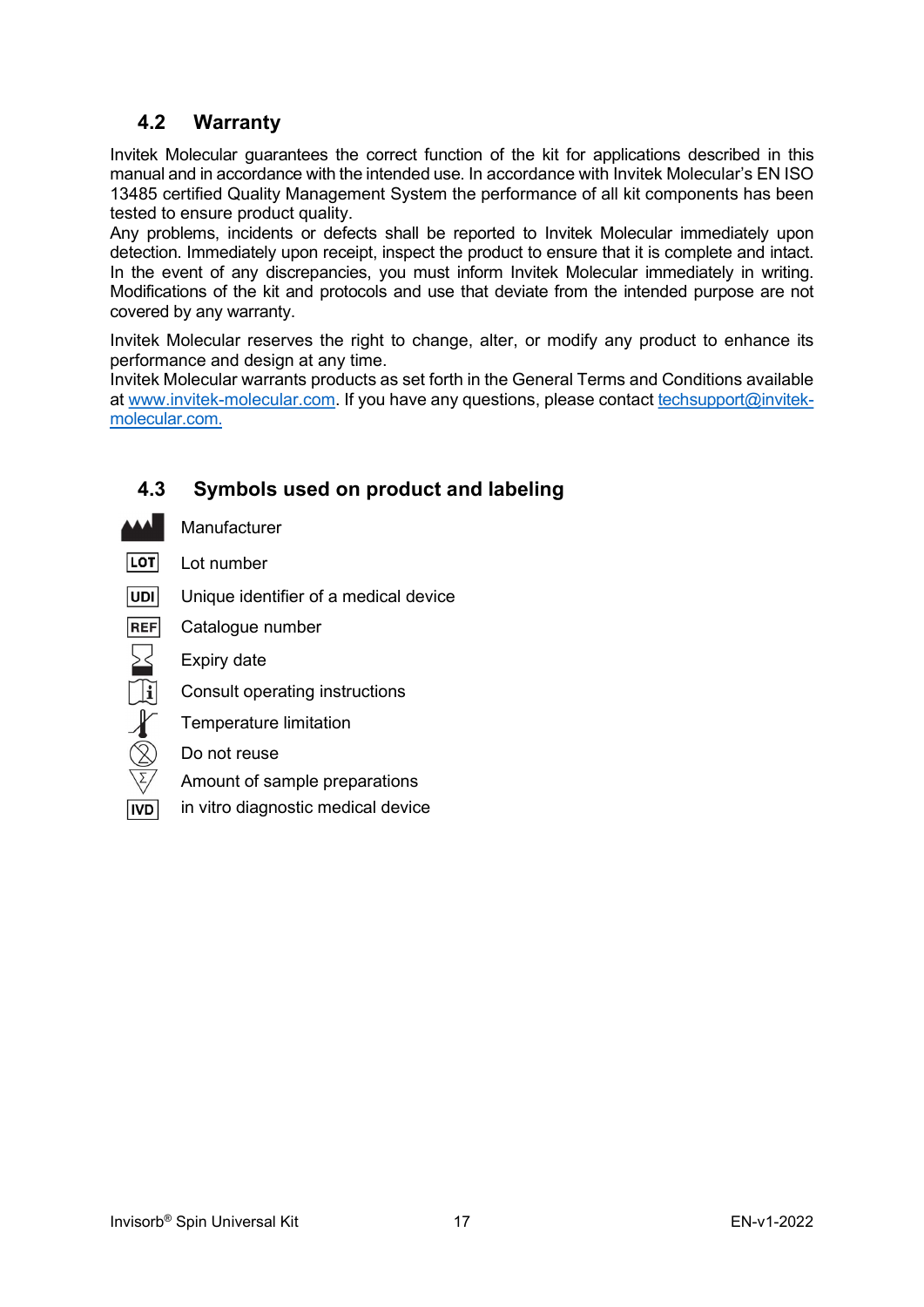# 4.4 Further documents and supplementary information

Visit www.invitek-molecular.com for further information on:

- FAQs and troubleshooting tips
- Manuals in different languages
- Safety data Sheets (MSDS)
- Web support
- Product videos

If, despite careful study of the operating instructions and further information, you still require assistance, please contact us at techsupport@invitek-molecular.com or the dealer responsible for you.

# 4.5 Ordering information

Invisorb<sup>®</sup> Spin Universal Kit 50 preparations 1050100200 Invisorb<sup>®</sup> Spin Universal Kit 250 preparations 1050100300

Product Product Package Size Catalogue No.

#### Revision history

| <b>Revision</b> | Date       | <b>Description</b> |
|-----------------|------------|--------------------|
| EN-v1-2022      | 2022-05-18 | New document       |